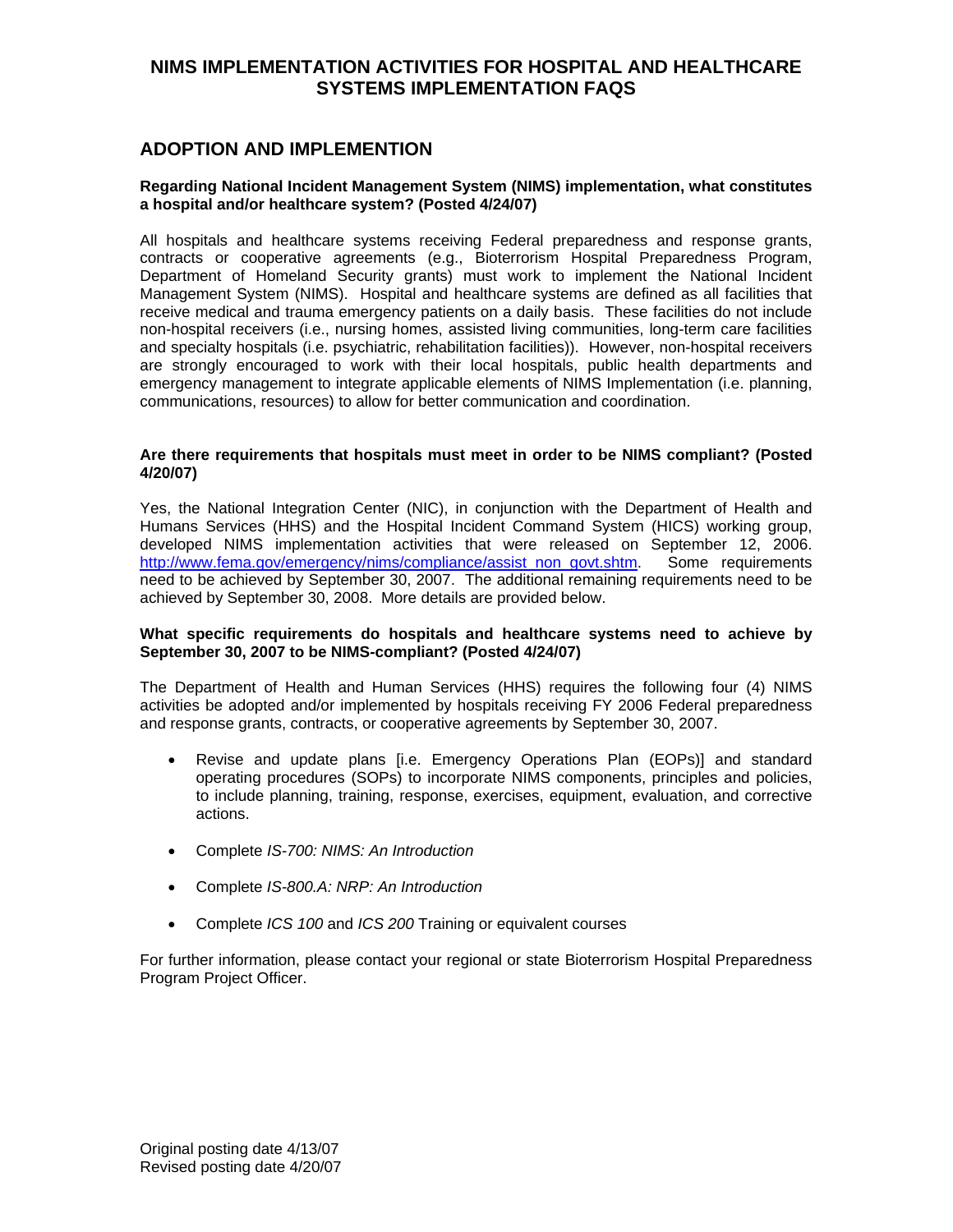# **What specific requirements do hospitals and healthcare systems need to achieve by September 30, 2008 to be NIMS-compliant? (Posted 4/24/07)**

Hospitals receiving Federal preparedness and response grants, contracts or cooperative agreement funds for FY 2007 have until September 30, 2008, to fully implement all 17 NIMS activities.

The 17 *NIMS Implementation Activities for Hospital and Healthcare Systems* are as follows:

- Organizational Adoption
	- Adoption of NIMS
- Command and Management
	- Incident Command System (ICS)
	- Multi-agency Coordination System (MACS)
	- Public Information System (PIS)
- Preparedness Planning
	- NIMS Implementation Tracking
	- Preparedness Funding
	- Revise and Update Plans
	- Mutual-Aid Agreements
- Preparedness Training
	- $-$  IS 700 NIMS
	- IS 800a NRP
	- ICS 100 or equivalent and 200 or equivalent
- Preparedness Exercises
	- Training and Exercises
	- All Hazard Exercise Program
	- Corrective Actions
- Resource Management
	- Response Inventory
	- Resource Acquisition
- Communication and Information Management
- Standard and Consistent Terminology

# **State, territory, tribal and local jurisdictions have additional NIMS activities for FY07. Does a hospital have to also complete those activities? (Posted 4/13/07)**

No. NIMS activities focused initially on state, territory, local and tribal jurisdictions. NIMS activities for hospitals and healthcare systems were added later. Any Federal preparedness funding programs that assist State, territory, tribal, local, private sector or non-governmental agencies to prepare to, respond to and/or recover from an incident requires NIMS implementation. As a result, many of these NIMS activities have been incorporated into the 17 hospital-specific activities.

The National Integration Center, along with the Department of Health and Human Services, will continue to coordinate with hospitals and healthcare systems and State, territory, tribal and local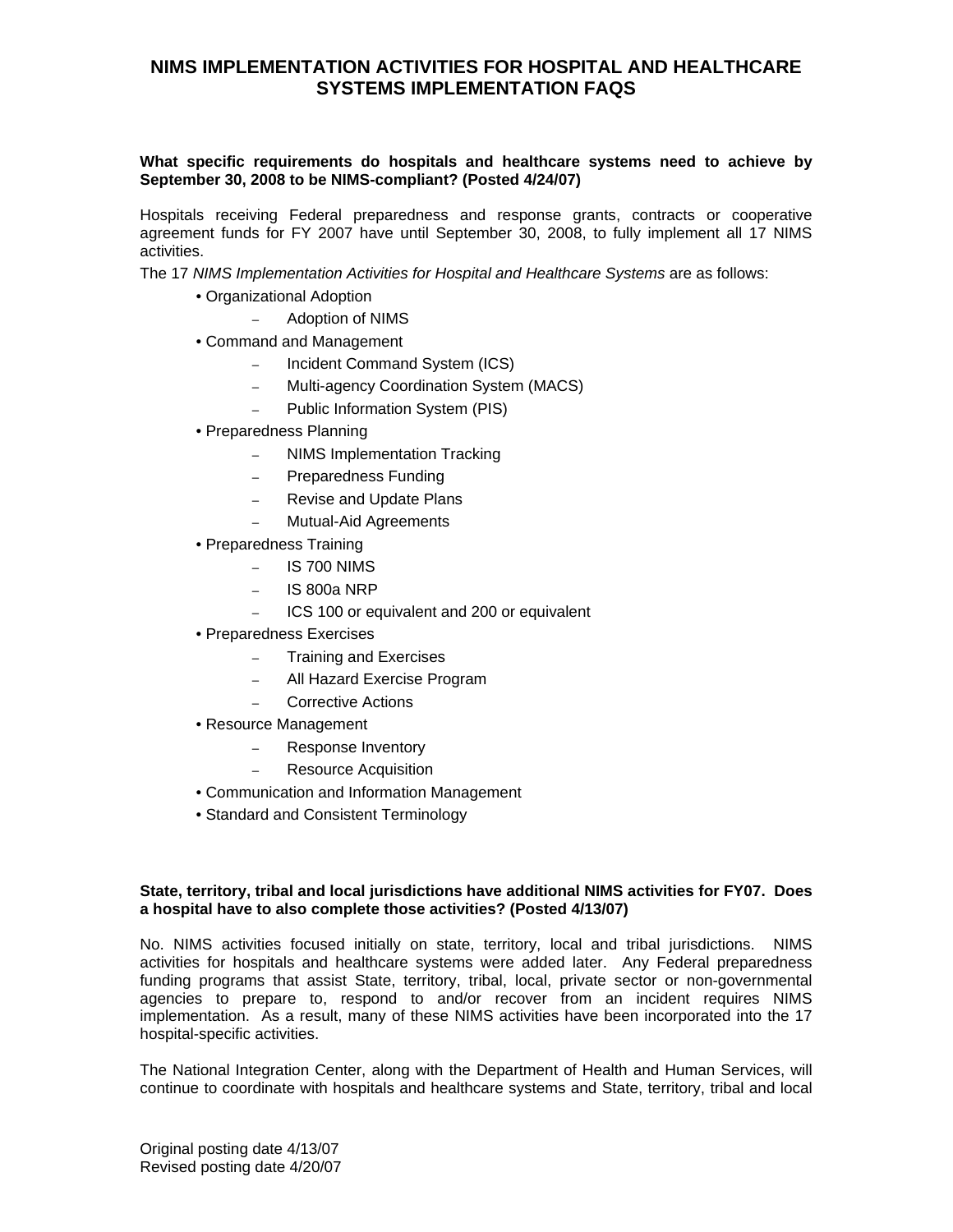governments to ensure that NIMS activities for hospitals and healthcare systems are clearly articulated and implemented as appropriate.

# **Training**

### **Which NIMS courses should hospital and healthcare system employees complete? (Posted 4/20/07)**

The function of the responder during an incident, whether it is within the hospital or at an incident, will determine the appropriate courses required. The National Integration Center (NIC) and HICS working group outlined who should take the IS 700, 800 and ICS 100, 200 courses in the NIMS Implementation Activities for Hospitals and Healthcare Systems document [http://www.fema.gov/emergency/nims/compliance/assist\\_non\\_govt.shtm](http://www.fema.gov/emergency/nims/compliance/assist_non_govt.shtm) . Hospitals have the discretion to determine which employees complete the courses.

### **Courses for ICS100 and 200 for healthcare workers have been released on the EMI website. Do hospital workers have to complete that course if they have already taken an ICS 100 and 200 course? (Posted 4/20/07)**

ICS100 and 200 have been modified to reflect preparedness and response activities in hospitals and healthcare system settings. The overall concepts and principles in the course for healthcare workers follow those of the generic, law enforcement, and public works ICS courses that are also posted on the EMI website. A healthcare worker only needs to complete the ICS 100 and/or 200 courses once, unless additional requirements are imposed by the State, territory, tribal or local government or by the employing healthcare agency.

## **Can a hospital utilize a vendor created training course? If so, how do we verify that it is NIMS compliant? (Posted 4/20/07)**

The NIC has posted the NIMS National Standard Curriculum Training Development Guidance (March 2007) on the NIC website

[http://www.fema.gov/pdf/emergency/nims/nims\\_tsctdg\\_0307v2.pdf](http://www.fema.gov/pdf/emergency/nims/nims_tsctdg_0307v2.pdf) . This document outlines the objectives that must be met for ICS 100, 200, 300, and 400 for any vendor created courses. As long as the course meets the objectives then it is considered NIMS compliant. The sponsoring organization is responsible to ensure any vendor created training meets the objectives for a course.

## **Will the NIC certify an ICS course as NIMS compliant for hospital and healthcare system responders? (Posted 4/20/07)**

The NIC does not certify ICS courses as NIMS compliant. The NIMS National Standard Curriculum Training Development Guidance (March 2007) on the NIC website [http://www.fema.gov/pdf/emergency/nims/nims\\_tsctdg\\_0307v2.pdf](http://www.fema.gov/pdf/emergency/nims/nims_tsctdg_0307v2.pdf) outlines the minimum objectives that must be met for each ICS course. Hospitals may create their own "equivalent courses" for 100, 200, 700, and 800 provided their course(s) meet the objectives found in the NIMS Training Guidance document. It is the responsibility of the organization sponsoring the NIMS ICS training to determine whether the course meets the objectives outlined in the NIMS National Standard Curriculum Training Development Guidance.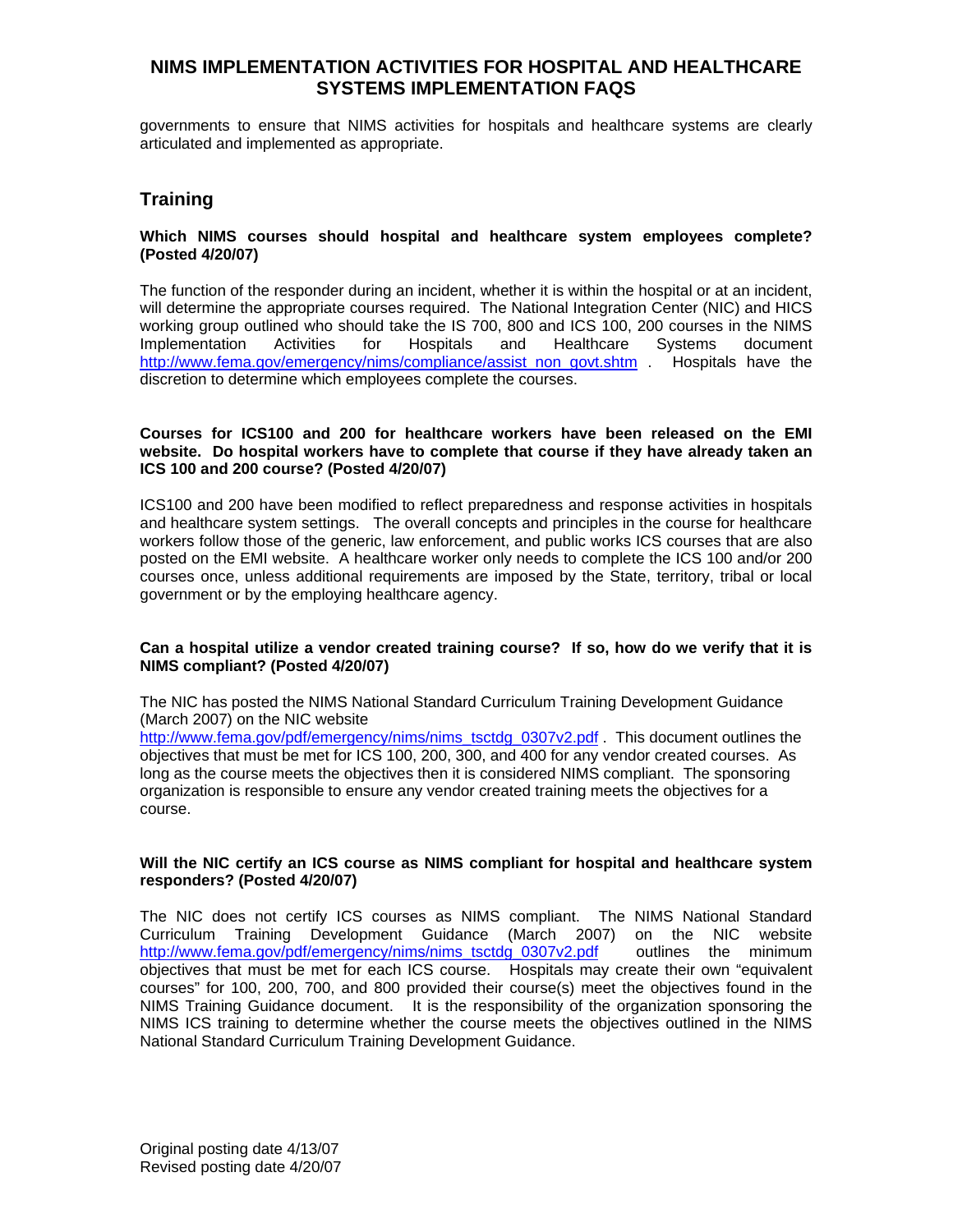The sponsoring agency also reserves the right to create their own test for ICS courses as long as the test questions meet the objectives as outlined in the NIMS National Standard Curriculum Training Development Guidance (March 2007).

### **To where should a hospital submit NIMS training records? (Posted 4/20/07)**

Any documentation for NIMS training courses needs to be maintained by the hospital or healthcare system. If courses are completed through the Emergency Management Institute (EMI) website, EMI does maintain a database by State of who has completed courses. Currently, the database is not separated by individual agencies so a hospital would not be able to track solely by the database list.

The NIMS Integration Center has not set a timeline as to how long NIMS training records/certificates must be kept on file.

#### **Where do I find classroom materials to teach 100, 200, 700 and or 800? (Posted 4/20/07)**

The classroom materials for these courses can be found at the following websites:

- IS 100 <http://www.training.fema.gov/EMIWeb/IS/is100.asp>
- IS 200 <http://www.training.fema.gov/EMIWeb/IS/is200.asp>
- IS 700 <http://www.training.fema.gov/EMIWeb/IS/is700.asp>
- IS 800 <http://www.training.fema.gov/EMIWeb/IS/is800a.asp>

Specific classroom materials for ICS 100 and 200 for healthcare workers will be posted on the EMI website in April 2007.

#### **What qualifications does an instructor need to teach ICS 100 and 200 in the classroom setting? (Posted 4/20/07)**

All lead ICS instructors should have training and experience in adult education and have served as Incident Commander or in a command staff or general staff position. The lead instructor can be a member of a hospital, healthcare organization, or other response discipline.

Specific requirements for ICS-100 and ICS-200 are as follows:

#### **ICS-100**

ICS-100 Lead and Unit Instructors should have successfully completed ICS-100, ICS-200 and IS-700.

# **ICS-200**

Two instructors recommended to teach ICS-200 level classes

- Lead instructor should have successfully completed ICS-300
- Unit instructors should have successfully completed ICS-200, and
- Lead instructor should have training and experience in adult education and have served as an Incident Commander or in a command staff or general staff position

The NIC also recognizes that first responders and disaster workers across the nation can complete ICS-200 level training on-line to meet NIMS requirements. When completing the training on-line no instructors are utilized.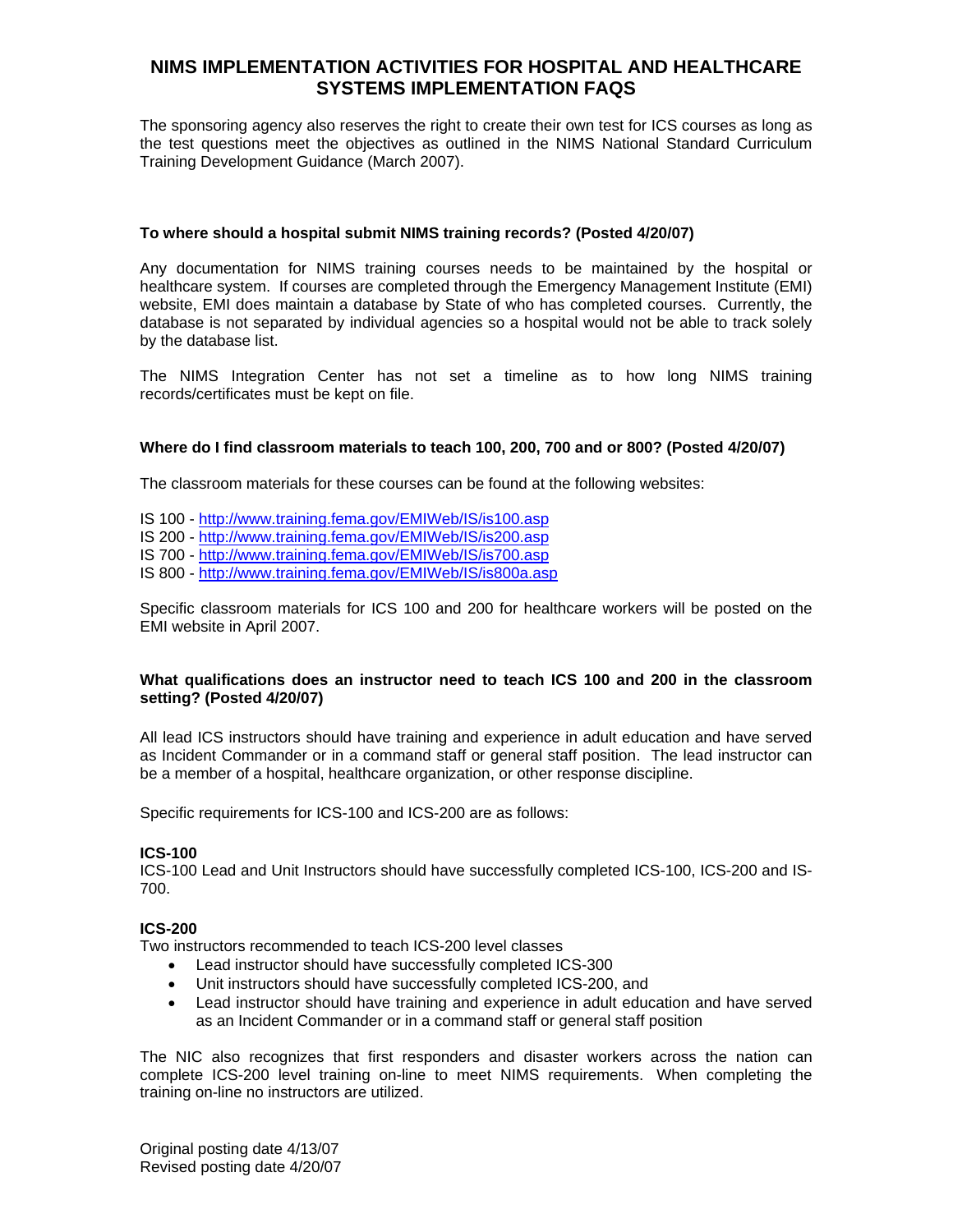The NIC also recognizes that the completion of ICS-200 training in a classroom with other staff members or with a multi-discipline audience is extremely beneficial. Some emergency management disciplines may not have enough qualified lead instructors or easy access to individuals in other disciplines that have completed ICS-300 training or have experience serving in the command structure. While the NIC, strongly recommends the above referenced guidelines for ICS-200 instructors it fully realizes that there may simply not be enough qualified lead instructors that meet the guidelines to teach ICS-200 training in the classroom. The overall benefit of *teaching the training in a classroom*, even with a lead instructor who has not yet completed ICS-300 training or has extensive ICS experience … far exceeds *completing the training on-line*.

# . **Hospital Incident Command System (HICS)**

# **What is the relationship between HICS and NIMS? (Posted 4/13/07)**

As released in September 2006, there are 17 elements that hospitals should address to become NIMS compliant. The implementation of HICS as the hospital incident command system will assist hospitals in meeting some but not all of these requirements. In particular, HICS covers topic areas for hospitals with regards to planning, responding, decision-making, and documentation will be found. Hospitals should carefully review all of these elements and undertake the steps necessary to ensure complete compliance within the outlined activities.

## **Do hospital personnel who have been previously trained in the Hospital Emergency Incident Command System (HEICS) need to be re-trained in HICS in order for a receiving hospital to be NIMS compliant? (Posted 4/13/07)**

HEICS was built upon Incident Command System principles and therefore is compatible with NIMS. However, it is not compliant with all NIMS activities for hospitals. HICS functionally uses ICS, but has translated it to meet the specific needs of hospitals. Hospitals should update their plans, procedures, and/or policies and conduct training as necessary to reflect NIMS compliance.

The HICS updated Incident Management Team chart (formerly known as the organization chart) has been restructured to be consistent with ICS and NIMS principles and will provide greater flexibility/adaptability for the hospital setting.

## **Does completion of the HICS course materials, as they are listed on-line, make a hospital NIMS compliant? (Posted 4/13/07)**

The HICS materials are posted on the California EMS Authority website, <http://www.emsa.ca.gov/hics/hics.asp>. These materials do not make a hospital NIMS compliant since the materials primarily support Element 2 – Incident Command System in the NIMS Activities for Hospitals and Healthcare Systems. The teaching of the HICS materials on this website alone do not provide materials to cover the objectives for 100, 200 and 700, which are required activities to be NIMS compliant.

## **Does a HICS course take the place of ICS 100 & 200 and IS700 courses? (Posted 4/13/07)**

The on-line HICS materials,<http://www.emsa.ca.gov/hics/hics.asp>, do not meet the objectives as outlined in the NIMS National Standard Curriculum Training Development Guidance (March